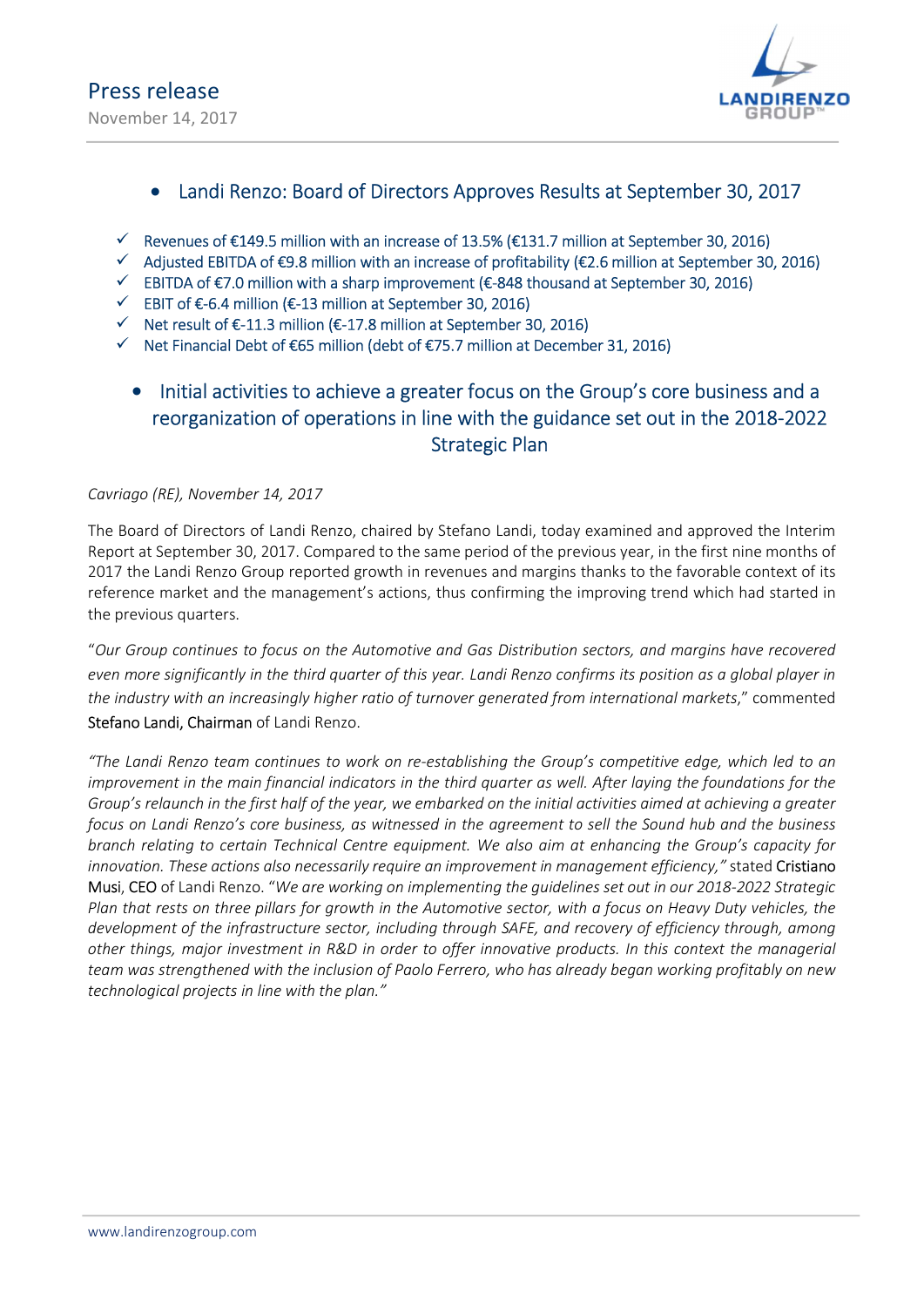November 14, 2017



### Consolidated Financial Highlights at September 30, 2017

Consolidated revenues in the first nine months of 2017 amounted to €149,509 thousand, up €17,774 thousand (+13.5%) compared to the same period of the previous year. The increase was chiefly attributable to the sales uptrend in the Automotive sector, and the OEM channel in particular (+39%), as well as the After Market (+4.7%). The growth by volumes was related to both the increase in sales of LPG and natural gas cars and the greater commercial focus of the Group, which is seeking to adopt an increasingly market-oriented approach, aimed at rapidly providing the market with solutions.

Sales in the Automotive sector — the Group's core business — amounted to  $\epsilon$ 122,977 thousand in 2017, up 16.3% compared to €105,773 thousand at September 30, 2016.

Revenues in the Gas Distribution and Compressed Natural Gas sector were €17,082 thousand, up 2.8% compared to €16,611 thousand in the same period of 2016. The order backlog increase after the end of the quarter strengthened the Group's expectations for a good rise in revenues also during the fourth quarter of this year.

In the Sound sector revenues rose from €9,351 thousand in the first nine months of 2016 to €9,450 thousand in the same period of 2017.

In the first nine months of 2017, 80.3% of Landi Renzo Group's revenues were generated abroad (48% in Europe and 32.3% outside Europe), up compared to 79.2% in the same period of 2016, thus further strengthening its competitive position on international markets, where the Group is targeting markets with a higher growth potential, especially for the automotive sector.

The breakdown of revenues by geographical area is as follows:

- Italy accounted for 19.7% of total sales (20.8% in the first nine months of 2016), up in absolute terms (€29,409 thousand) compared to September 30, 2016 (€27,394 thousand), thanks to the positive trend in domestic market demand. However, a different performance compared to the same period of 2016 was recorded in the OEM sector (which rose, recording an 8% share of total registered vehicles) and the After Market sector (which maintained a virtually stable market share of 32%, albeit declining).
- The rest of Europe generated 48% of total sales (45.5% in the first nine months of 2016), up 19.7% in compared to the same period of the previous year (€59,895 thousand), due chiefly to the increase in sales recorded by the Automotive sector (OEM channel), as a result of the completion of the transition to new Euro 6 LPG engines.
- America accounted for 15% of total sales (17.1% in the first nine months of 2016), substantially stable in absolute terms (€22,387 thousand) compared to September 30, 2016, driven by the good performance reported in Peru, Colombia, Mexico and the United States, which offset the slowdown in Argentina, Brazil, Chile and the Dominican Republic.
- Asia and the Rest of the World accounted for 17.3% of total sales (16.6% in the first nine months of 2016), reporting a good sales performance in absolute terms ( $\epsilon$ 4,042 thousand, +18.4% compared to the first nine months of 2016), mainly driven by Algeria, Iran, India and Bangladesh.

At September 30, 2017, adjusted Gross Operating Profit (EBITDA) amounted to €9,818 thousand (6.6% of revenues), up compared to the first nine months of the previous year (€2,602 thousand), thanks to the increase in sales volumes in Automotive sector, as well as the positive results of the Group's efficiency-building actions through several measures aimed at reducing both fixed and variable costs. In detail, with reference to Automotive sector, adjusted EBITDA of Landi Renzo Group amounted to €9,628 thousand (7.8% of revenues), compared to €3,546 thousand at September 30, 2016 (3.3% of revenues), whereas the Gas Distribution and Compressed Natural Gas sector had a negative impact of  $\epsilon$ -726 thousand ( $\epsilon$ -1,529 thousand at September 30, 2016). Gross Operating Profit (EBITDA) of the Sound sector was positive at €940 thousand, up 56.7% (€600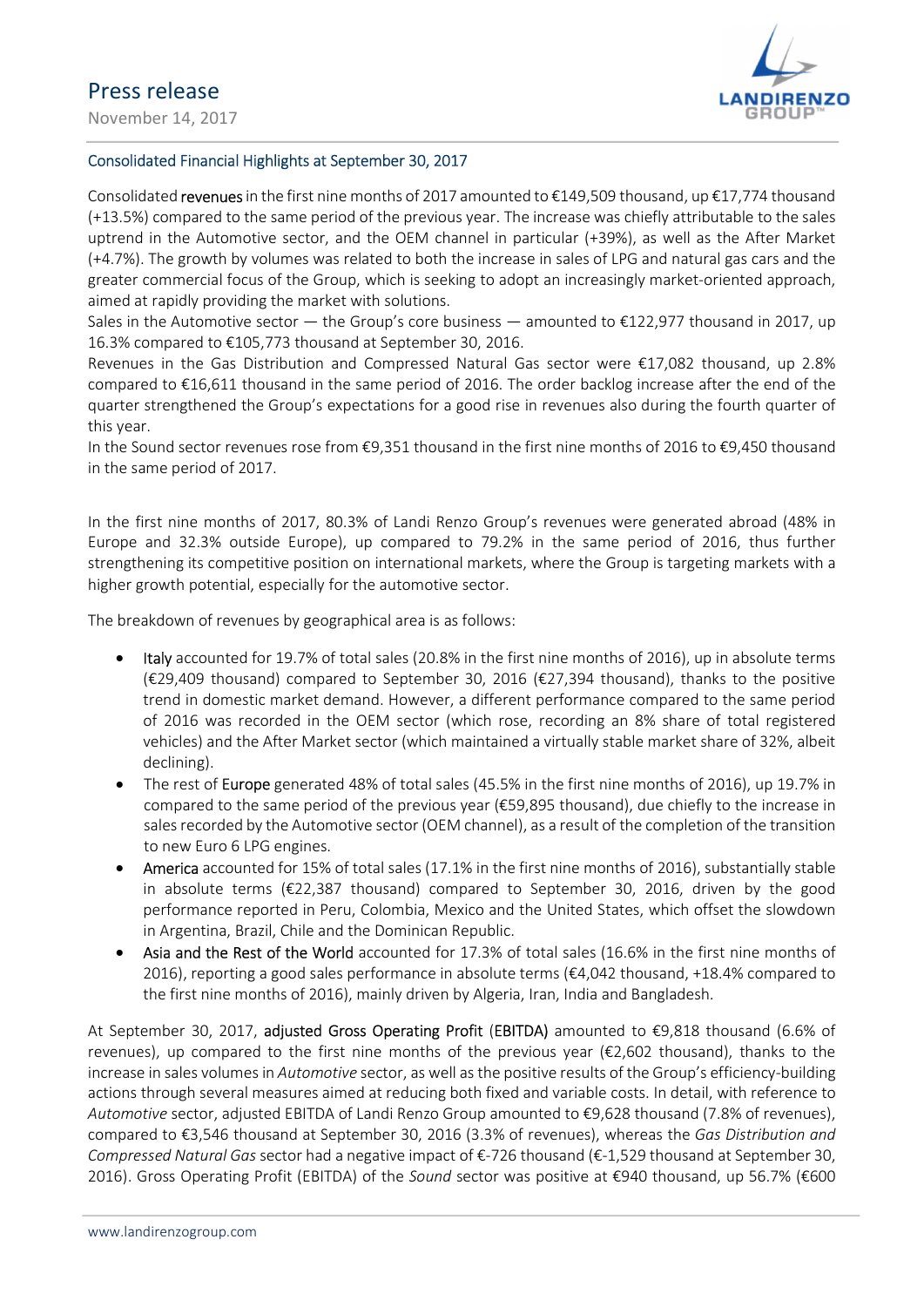November 14, 2017



thousand at September 30, 2016). Gross Operating Profit (EBITDA) was €7,047 thousand, compared to a negative figure of €848 thousand for the same period of the previous year.

Net Operating Profit (EBIT) for the reporting period was negative for €6,384 thousand (€-12,985 thousand at September 30, 2016), net of amortization, depreciation and impairment losses amounting to €11,512 thousand, €1,919 thousand net loss on the disposal of equipment of the Technical Center, and extraordinary costs totaling €2,771 thousand.

Net financial charges stood at €4,217 thousand compared to €3,433 thousand for the first nine months of 2016; the increase was attributable to the impact of exchange rates, mainly the devaluation of the Brazilian Real and the Pakistani Rupee.

Pre-tax loss at September 30, 2017 was €10,564 thousand, thus improving compared to a pre-tax loss of €16,493 thousand for the same period of 2016.

Net loss amounted to €11,276 thousand, compared to a net loss of €17,827 thousand in the first nine months of 2016.

Net Financial Debt was €65,040 thousand, essentially in line with net financial debt of €61,681 thousand at June 30, 2017 (debt of €87,065 thousand at September 30, 2016). Net cash flow from operating activities amounted to €4,165 thousand at the end of September.

#### Significant events after the close of the first nine months of 2017

The following events occurred after the end of the first nine months of the year and up to today's date:

- On October 2, Landi Renzo signed with B&C Speakers S.p.A. a binding agreement to sell 100% of Eighteen Sound S.r.l. through the subsidiary A.E.B. S.p.A. This sale falls under the 2018-2022 Strategic Plan, which focuses on a relaunch of the core activities and consequent disposal of those considered to be non-strategic. A consideration of no more than €7,400,000 will be paid on closing and may be subject to adjustment mechanisms with changes in given relevant economic elements. The binding offer is subject to customary terms and conditions prevailing for this type of transaction, including the positive conclusion of legal, tax, financial and accounting due diligence.
- On October 17, 2017, the Ordinary Shareholders' Meeting of Landi Renzo approved the proposal to reduce the number of Board members from nine to eight, following the resignation tendered by Claudio Carnevale. During the same session, the Shareholders' Meeting also approved the appointment of Domenico Sardano to the position of Standing Statutory Auditor.
- On October 20, the Board of Directors of Landi Renzo S.p.A. approved the merger of the wholly controlled, single-member company A.E.B. S.p.A. into the parent company Landi Renzo S.p.A., under the terms of the merger plan dated September 15, 2017.
- On October 24, Paolo Ferrero was appointed Group Vice President for Strategic Development and Group Chief Technology Officer, with the task of developing business at global level, with a focus on the OEM channel. The manager, who will report to CEO Cristiano Musi, will coordinate and manage the policies for product development and new component and powertrain system solutions for alternative fuels both for passenger cars and Medium&Heavy Duty vehicles.
- On November 7, the multi-vote rights took effect relating to 61,495,130 and 5,000,000 Landi Renzo S.p.A. ordinary shares, owned by GIREFIN S.p.A. and GIREIMM S.r.l. respectively (parent company TRUST LANDI) pursuant to Article 127-quinquies of the Consolidated Finance Law (TUF) and as laid down in the Articles of Association.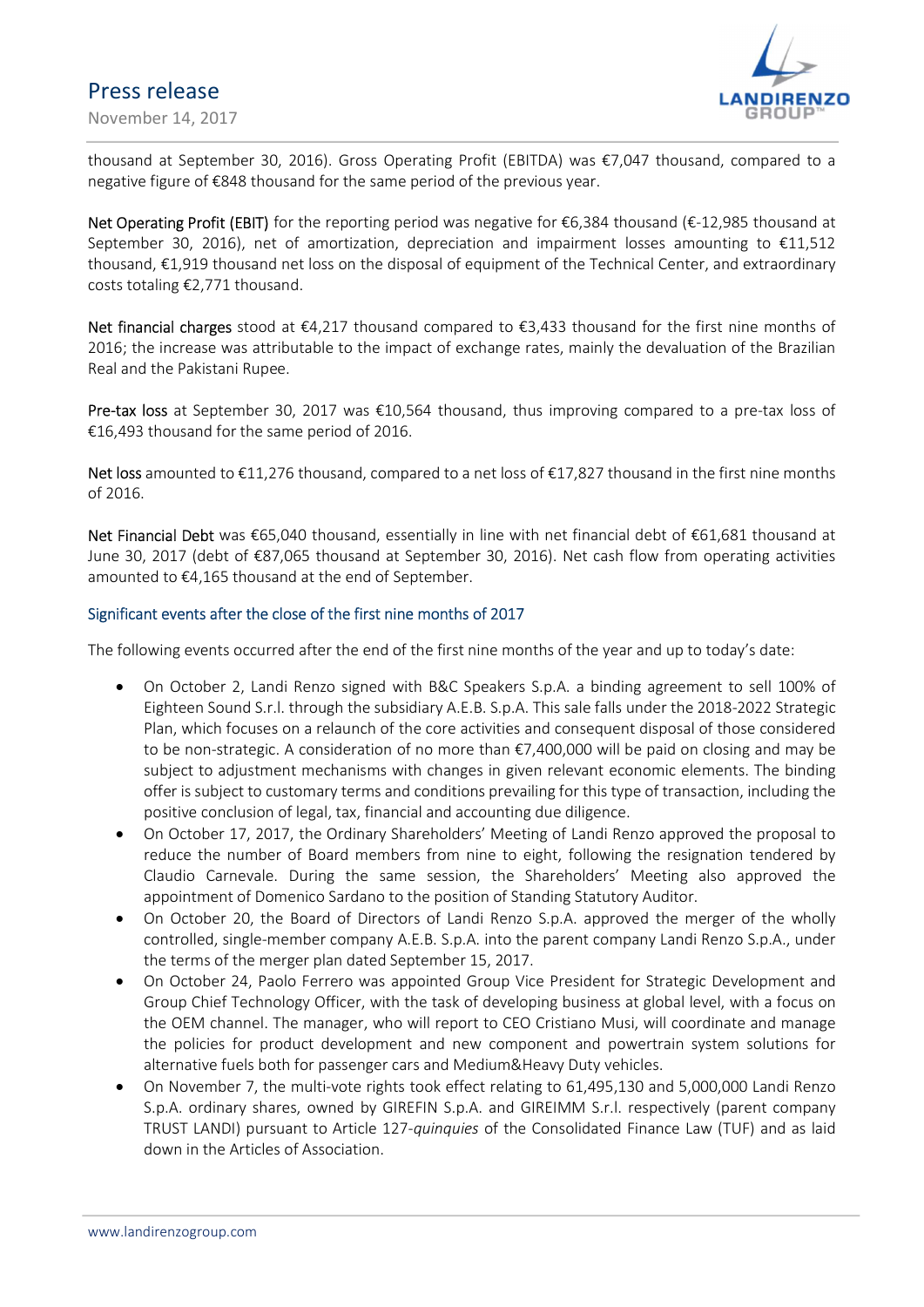November 14, 2017



#### Business outlook

In light of the Group's performance for the first nine months of 2017, its order backlog and the evolution of the market of operation, as well as the activities launched following the approval of the 2018-2022 Strategic Plan, the outlook for the Group's business remains unchanged from the view given in the press release concerning the approval of the 2016 Annual Financial Report. The business is expected to grow, with a recovery of adjusted EBITDA that is expected to continue in the fourth quarter of 2017.

Pursuant to Article 154-bis, paragraph 2, of Italian Legislative Decree No. 58 of February 24, 1998, the Officer in charge of preparing the Company's financial statements, Paolo Cilloni, declares that the accounting information contained in this press release corresponds to the documented results, books and accounting records.

The Interim Report at September 30, 2017 and the related Independent Auditors' Report will be made available to the public within the terms and in the manner set forth by applicable laws in force. Financial reports are also available on the website www.landirenzogroup.com.

This press release, together with the related presentation, is also available on the corporate website www.landirenzogroup.com.it and through the storage system www.emarketstorage.com.

This press release is a translation. The Italian version prevails.

Landi Renzo is the global leader in the LPG and Methane gas components and systems for motor vehicles sector. The Company is based in Cavriago (Reggio Emilia) and has over 60 years' experience in the sector, and is renowned for the extent of its international activities in over 50 countries, with export sales of about 80%. Landi Renzo S.p.A. has been listed on the STAR segment of the MTA Market of Borsa Italiana since June 2007.

#### For further information:

#### LANDI RENZO

Pierpaolo Marziali M&A and Investor Relations Officer e-mail ir@landi.it

#### Image Building

Cristina Fossati, Angela Fumis, Anna Pirtali Tel. +39 02 89011300 e-mail landirenzo@imagebuilding.it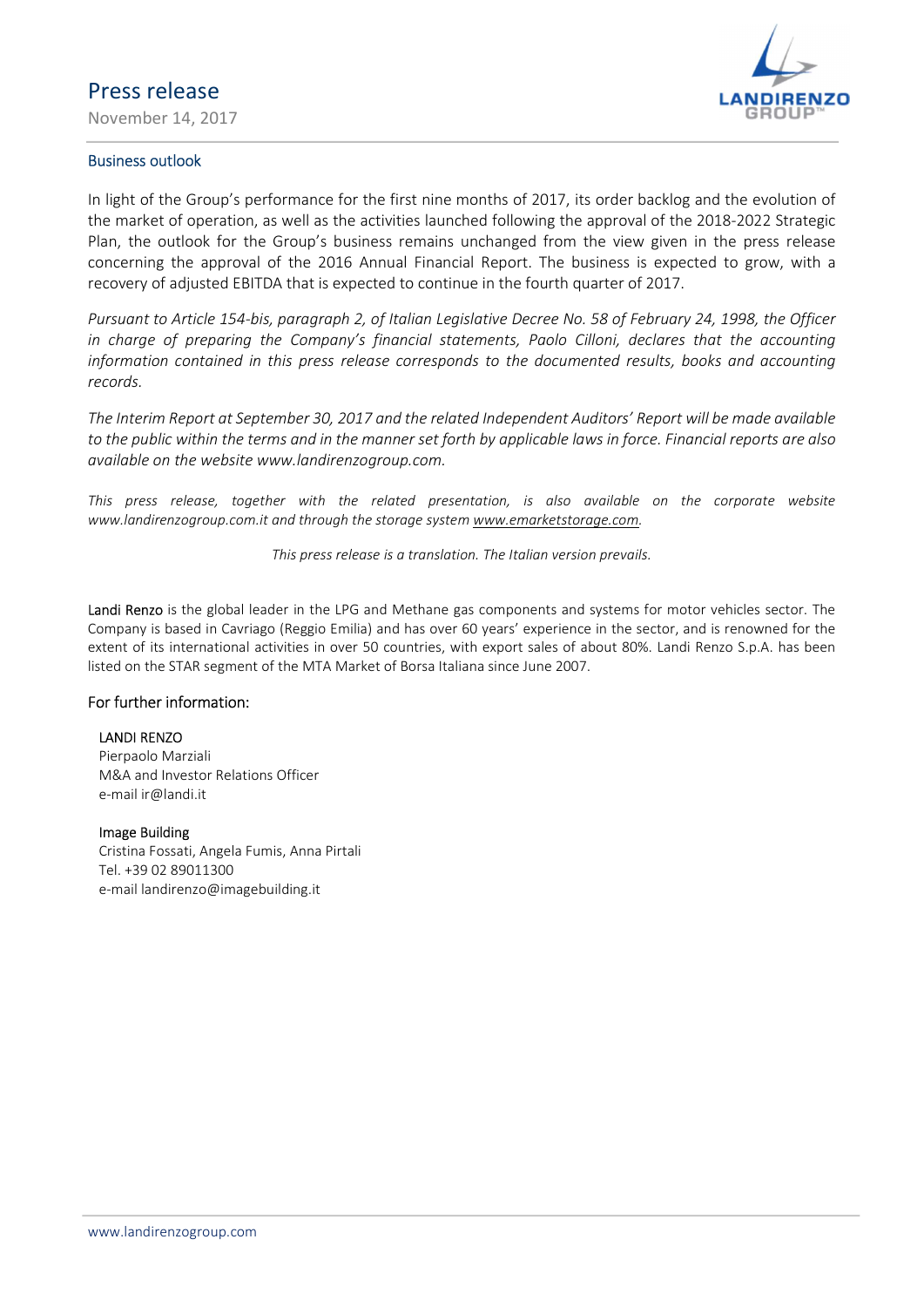

| Press release                                                          |            |                             |
|------------------------------------------------------------------------|------------|-----------------------------|
| November 14, 2017                                                      |            | <b>LANDIRENZO</b><br>GROUP" |
|                                                                        |            |                             |
|                                                                        |            |                             |
| (thousands of Euro)                                                    |            |                             |
| <b>INCOME STATEMENT</b>                                                | 30/09/2017 | 30/09/2016                  |
| Revenues from sales and services                                       | 149,118    | 131,539                     |
| Revenues from sales and services - related parties                     | 391        | 196                         |
| Other revenue and income                                               | 490        | 792                         |
| Cost of raw materials, consumables and goods and change in inventories | $-71,446$  | $-63,459$                   |
| Costs for services and use of third party assets                       | $-37,496$  | $-35,905$                   |
| Costs for services and use of third party assets - related parties     | $-2,301$   | $-2,407$                    |
| Personnel cost                                                         | $-29,544$  | $-27,456$                   |
| Provision, provision for bad debts and other operating expenses        | $-2,165$   | $-4,148$                    |
| <b>Gross Operating Profit</b>                                          | 7,047      | $-848$                      |
| Amortization, depreciation and impairment losses                       | $-11,512$  | $-12,137$                   |
| Loss from equity investments                                           | $-1,919$   | 0                           |
| <b>Net Operating Profit</b>                                            | $-6,384$   | $-12,985$                   |
| Financial income                                                       | 67         | 81                          |
| Financial expenses                                                     | $-3,295$   | $-3,914$                    |
| Exchange gains (losses)                                                | $-989$     | 400                         |
| Gains (losses) on equity investments valued using the equity method    | 37         | $-75$                       |
| Profit (Loss) before tax                                               | $-10,564$  | $-16,493$                   |
| Current and deferred taxes                                             | $-712$     | $-1,334$                    |
| Net Profit (loss) for the Group and minority interests, including:     | $-11,276$  | $-17,827$                   |
| Minority interests                                                     | $-223$     | $-293$                      |
| Net Profit (Loss) for the Group                                        | $-11,053$  | $-17,534$                   |
| Basic earnings (loss) per share (calculated on 112,500,000 shares)     | $-0.0982$  | $-0.1559$                   |
|                                                                        |            |                             |
| Diluted earnings (loss) per share                                      | $-0.0982$  | $-0.1559$                   |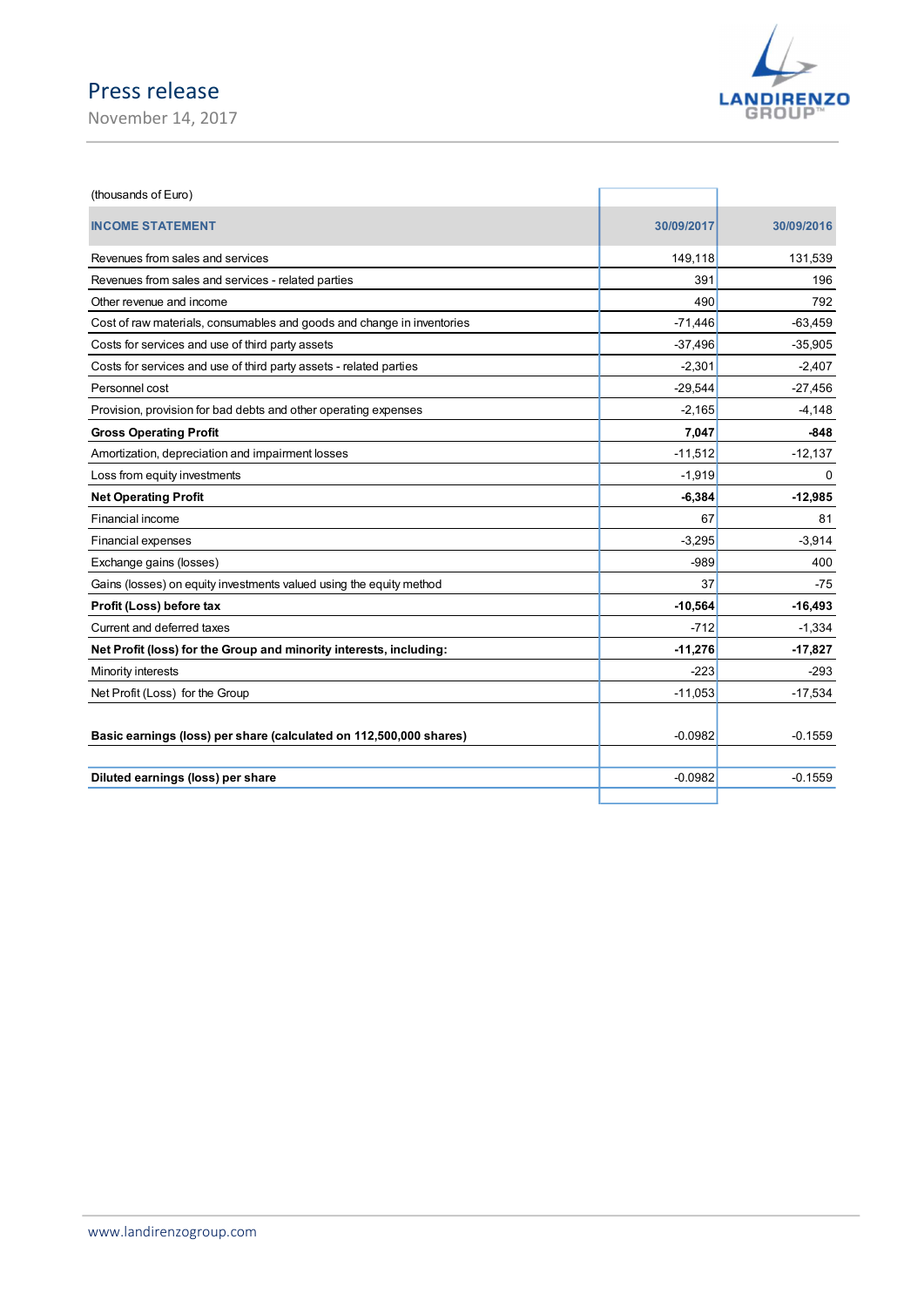November 14, 2017



| (thousands of Euro)                                     |            |            |            |
|---------------------------------------------------------|------------|------------|------------|
| <b>ASSETS</b>                                           | 30/09/2017 | 31/12/2016 | 30/09/2016 |
| Non-current assets                                      |            |            |            |
| Land, property, plant and equipment                     | 18,236     | 30.500     | 31,788     |
| Development expenditure                                 | 6,580      | 8,420      | 7,871      |
| Goodwill                                                | 30.094     | 30,094     | 30,094     |
| Other intangible assets with finite useful lives        | 18,623     | 20,359     | 20,922     |
| Equity investments consolidated using the equity method | 80         | 43         | 34         |
| Other non-current financial assets                      | 461        | 664        | 720        |
| Other non-current assets                                | 4,560      | 0          | $\Omega$   |
| Deferred tax assets                                     | 6.754      | 6.887      | 6,693      |
| <b>Total non-current assets</b>                         | 85,388     | 96,967     | 98,122     |
| <b>Current assets</b>                                   |            |            |            |
| Trade receivables                                       | 35,680     | 35,553     | 35,522     |
| Trade receivables - related parties                     | 1,652      | 1,998      | 2,389      |
| <b>Inventories</b>                                      | 51,953     | 49,872     | 59,283     |
| Contract works in progress                              | 1,163      | 1,281      | 2,979      |
| Other receivables and current assets                    | 10.724     | 10,082     | 12,708     |
| Cash and cash equivalents                               | 14,005     | 16,484     | 12,616     |
| <b>Total current assets</b>                             | 115,177    | 115,270    | 125,497    |
| <b>TOTAL ASSETS</b>                                     | 200,565    | 212,237    | 223,619    |
|                                                         |            |            |            |

r

| (thousands of Euro)                     |            |            |            |
|-----------------------------------------|------------|------------|------------|
| <b>EQUITY AND LIABILITIES</b>           | 30/09/2017 | 31/12/2016 | 30/09/2016 |
| Shareholders' equity                    |            |            |            |
| Share capital                           | 11,250     | 11,250     | 11,250     |
| Other reserves                          | 42.210     | 59,400     | 59,214     |
| Profit (loss) of the period             | $-11,053$  | $-25,245$  | $-17,534$  |
| Total equity attributable to the Group  | 42,407     | 45,405     | 52,930     |
| Minority interests                      | $-496$     | $-323$     | 157        |
| <b>TOTAL EQUITY</b>                     | 41,911     | 45,082     | 53,087     |
| <b>Non-current liabilities</b>          |            |            |            |
| Non-current bank loans                  | 31,284     | 18.687     | 21,579     |
| Other non-current financial liabilities | 31,128     | 22,812     | 26,363     |
| Provisions for risks and charges        | 6.861      | 8,973      | 8,565      |
| Employee defined benefit plans          | 2,895      | 3,124      | 3,313      |
| Deferred tax liabilities                | 451        | 514        | 375        |
| <b>Total non-current liabilities</b>    | 72,619     | 54,110     | 60,195     |
| <b>Current liabilities</b>              |            |            |            |
| Bank overdrafts and short-term loans    | 15,029     | 40.662     | 45,119     |
| Other current financial liabilities     | 1,604      | 10,039     | 6,620      |
| Trade payables                          | 52,902     | 48,919     | 44,695     |
| Trade payables - related parties        | 4,740      | 4,171      | 3,705      |
| <b>Tax liabilities</b>                  | 1,986      | 2,604      | 1.737      |
| Other current liabilities               | 9,774      | 6,650      | 8,461      |
| <b>Total current liabilities</b>        | 86,035     | 113,045    | 110,337    |
| TOTAL EQUITY AND LIABILITIES            | 200,565    | 212,237    | 223,619    |
|                                         |            |            |            |